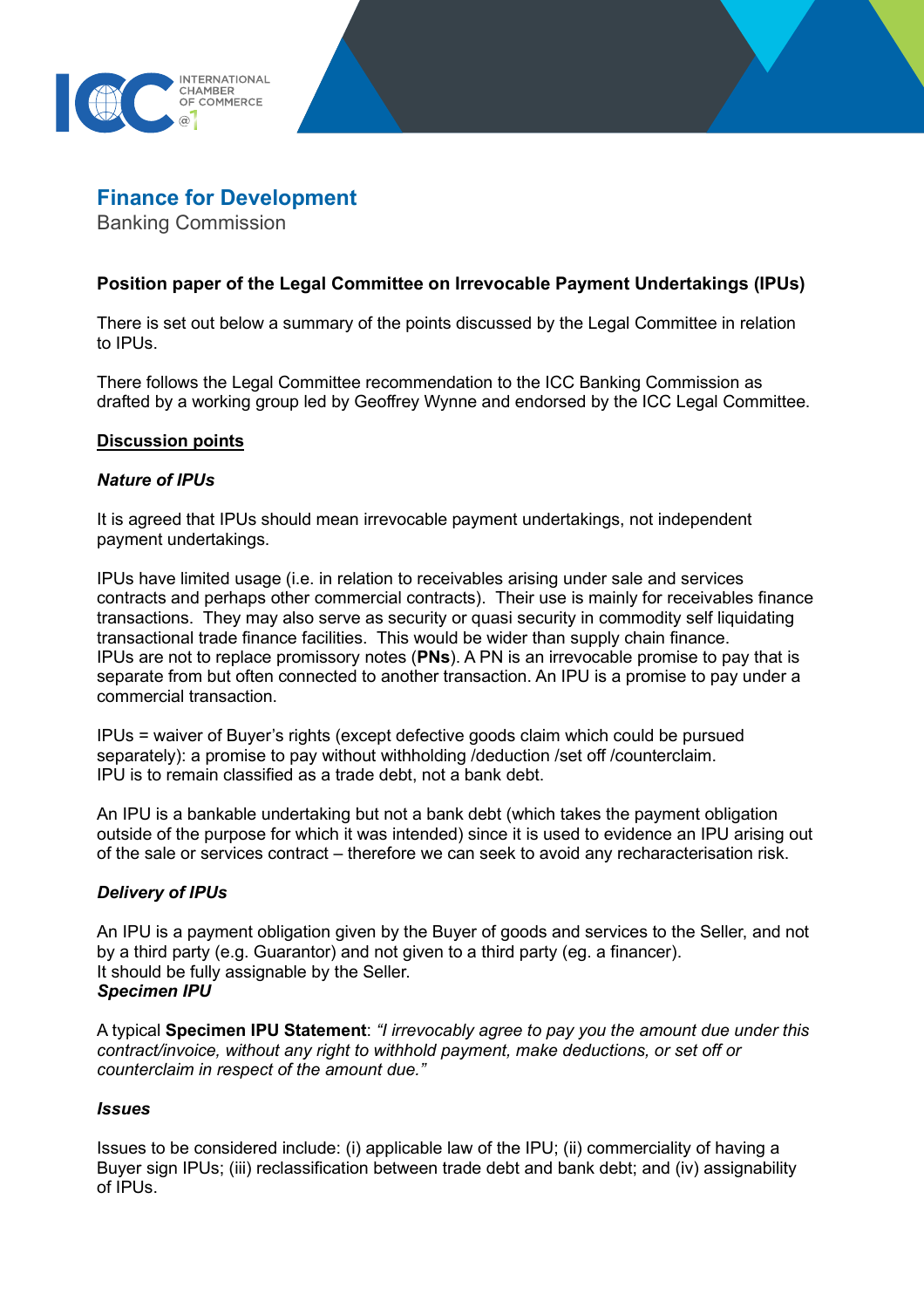# Discussions surrounding the applicable law of IPUs

- The irrevocable nature of the payment obligation is dependent and should be specified in and follow the relevant commercial contract, therefore what may be needed is a separate set of rules or, at least, guidance for IPUs.
- This also raises questions as to the enforceability of such undertaking (which is dependant upon applicable law) as it is up to the courts of each jurisdiction to take a view as to what type of instrument an IPU is as it is up to the relevant court to interpret the undertaking.
- Options:
	- 1) The undertaking does not need to be a separate instrument. Ultimately what the Seller wants from the Buyer is for the Buyer to give a statement along the lines of: *"I will irrevocably and unconditionally pay you this amount for the good/services".* The Specimen IPU Statement could appear in an invoice acknowledgment or be built into the underlying contract. We are not trying to create an independent instrument, but to evidence what an IPU is. If it appears in a contract, it will be governed by the law of underlying contract.
	- 2) When a Buyer gives the Specimen IPU Statement, this would mean that, whatever the applicable law is, the 'new rules' would provide that the Buyer will pay (and will not deduct anything (credit note, tax or otherwise) from the payment) – therefore an IPU can be seen as highly valuable in receivables financing since it improves the bankability of such receivables.
- What if the Buyer does not pay under the IPU, under which law would we examine the Buyer's liability to the financer? If you do not specify a law to govern the IPU, the assumption is that the IPU will follow the law of the underlying contract.

## Discussions surrounding the commerciality of IPUs

- If the Buyer provides the Specimen IPU Statement, this would mean that they are giving up the rights they would otherwise have. This raises questions as to the commercial viability of the IPUs (e.g. would a Buyer be prepared to give this statement, especially without financing?).
- Arguments:
	- $\circ$  An IPU does not seek to prevent the Buyer from utilizing its rights to claim against the Seller for defective goods, but it does give up the right to withhold payment of an invoice.
	- $\circ$  A Specimen IPU Statement from the Buyer will be commercially challenging, but if the Buyer understands the bankability of such statement, it may be interested.

## Discussions surrounding the reclassification of IPUs from trade debt to bank debt

If the Specimen IPU Statement is given to the financer, then there is a risk of reclassification from trade debt to bank debt.

- The Specimen IPU Statement should be given to the Seller.
	- o An IPU is given to the Seller. The Seller can then use this characteristic of the trade debt, and the assignability of it in a financing.